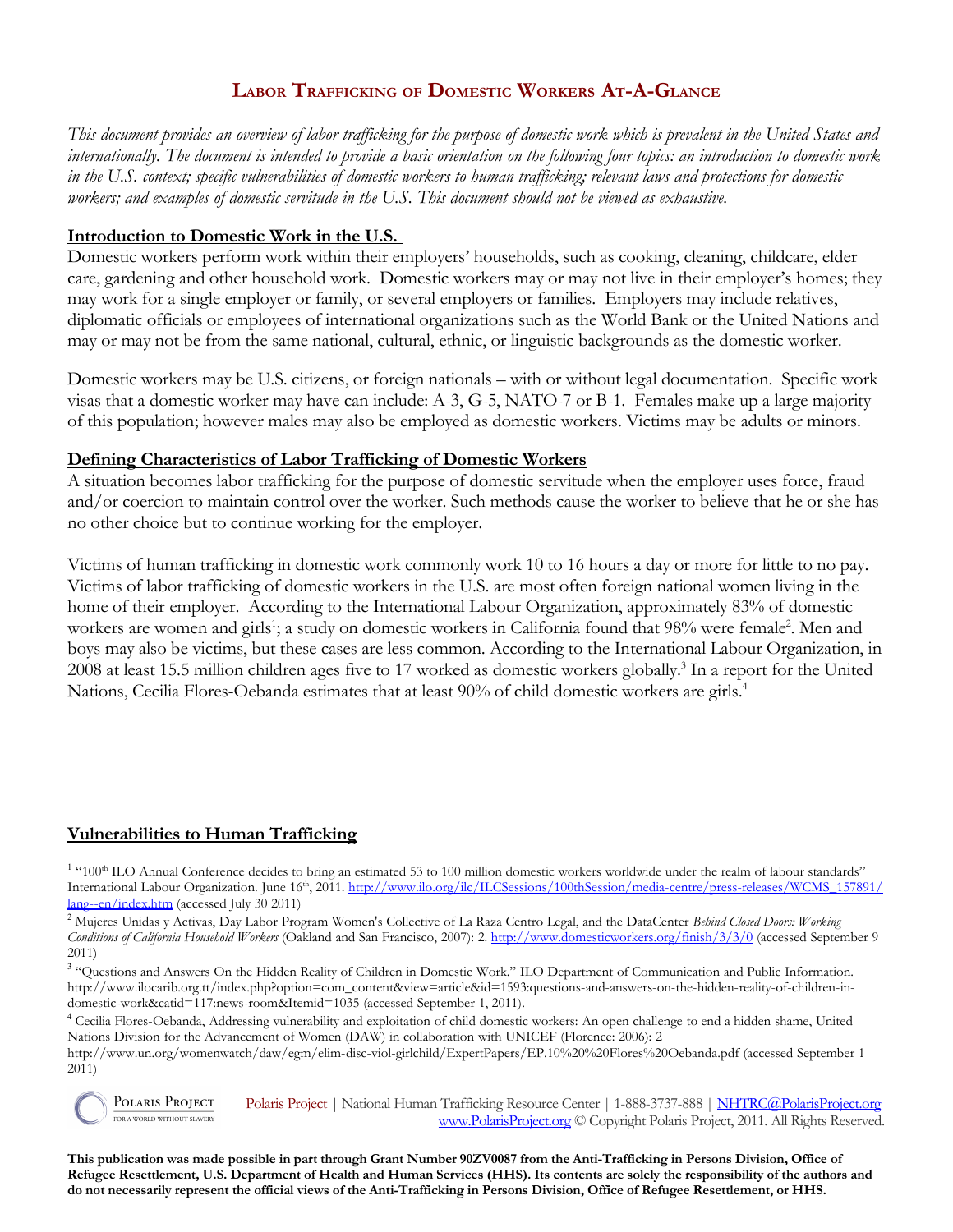### **Labor Trafficking of Domestic Workers At-A-Glance | Polaris Project**

- **Immigration Status Domestic workers employed by diplomatic officials or employees of international** organizations may hold special visas, such as A-3, G-5 or NATO-7, which tie their immigration status to a single employer. Once a domestic worker leaves his or her employment situation, he or she becomes out of status and may risk being placed in removal proceedings for deportation. Traffickers often use the threat of deportation as well as document confiscation to maintain control over their victims. Undocumented workers and individuals who enter the U.S. on tourist or other non-employment-based visas are also particularly vulnerable to deportation threats.
- **Diplomatic Immunity of A-3 and G-5 Employers** Many employers of A-3 and G-5 workers are protected by diplomatic immunity from criminal charges. This hinders prosecution of these cases and can prevent a victim of trafficking from pursuing back wages or other damages. In these cases the Department of State may work with the employer's country of origin to find another resolution.
- **Lack of Contract Standards or Enforcement**  Employment contract requirements and oversight vary greatly depending on a worker's visa type and locality. Standards for A-3 and G-5 workers have been established by the Department of State rather than by law. No contract standards exist for B-1 visa holders or undocumented workers. Coupled with exclusion from most labor laws, the lack of enforceable contract requirements makes domestic workers particularly vulnerable to exploitation and trafficking.
- **Isolation** Domestic workers may be physically, culturally and/or linguistically isolated and may have few, if any, local contacts. Employers may restrict the worker's movement outside of the home, not permitting the worker to leave at all, or only to attend church or take the employer's child to and from school for example. The employer may limit or monitor the worker's communication with his/her family, or forbid the worker from speaking with neighbors. The domestic worker may not know his/her actual address or even the city and state where he/she is located.
- **Familial and Intimate Partner Trafficking:** Parents or other family members may be traffickers in domestic servitude situations. If the controller is a family member or intimate partner, it can be particularly difficult for the victim to leave the situation or involve law enforcement due to increased shame, fear of repercussions within the family unit, and lack of a familial support network to assist them. This creates much of the same complexity that exists with leaving an abusive relationship – loyalty, love, fear of leaving, etc. Family members may also have arranged the domestic work situation, and may also pressure the potential victim to enter or remain in the situation to help support the family.

# **Means of Control**

Traffickers may exert control over their victims through threats of deportation or other harm to the victim or the victim's family, document confiscation, debt, and/or restrictions on movement and communication. Traffickers often exploit a foreign national domestic worker's unfamiliarity with the language, laws and customs of the U.S., and may use physical, verbal and/or sexual abuse to create a climate of fear and helplessness. False promises of education or a better life are also common.

### **International Protections for Domestic Workers**

• On June 16th, 2011, the International Labour Organization (ILO) adopted the **International Convention on Decent Work for Domestic Workers**, the first global convention to establish the rights of domestic workers.<sup>[5](#page-1-0)</sup> These standards dictate that domestic workers are entitled to the same basic labor rights guaranteed to those employed in the formal economy. By clearly defining the rights of domestic workers worldwide, national entities can more effectively formulate cogent policy to protect populations susceptible to exploitation through domestic work, such as women and children.

<span id="page-1-0"></span><sup>&</sup>lt;sup>5</sup> "100<sup>th</sup> ILO Annual Conference decides to bring an estimated 53 to 100 million domestic workers worldwide under the realm of labour standards" International Labour Organization. June 16<sup>th</sup>, 2011. [http://www.ilo.org/ilc/ILCSessions/100thSession/media-centre/press-releases/WCMS\\_157891/](http://www.ilo.org/ilc/ILCSessions/100thSession/media-centre/press-releases/WCMS_157891/lang--en/index.htm) [lang--en/index.htm](http://www.ilo.org/ilc/ILCSessions/100thSession/media-centre/press-releases/WCMS_157891/lang--en/index.htm) (accessed July 30 2011)



POLARIS PROJECT FOR A WORLD WITHOUT SLAVERY

Polaris Project | National Human Trafficking Resource Center | 1-888-3737-888 | [NHTRC@PolarisProject.org](mailto:NHTRC@PolarisProject.org) [www.PolarisProject.org](http://www.PolarisProject.org/) © Copyright Polaris Project, 2011. All Rights Reserved.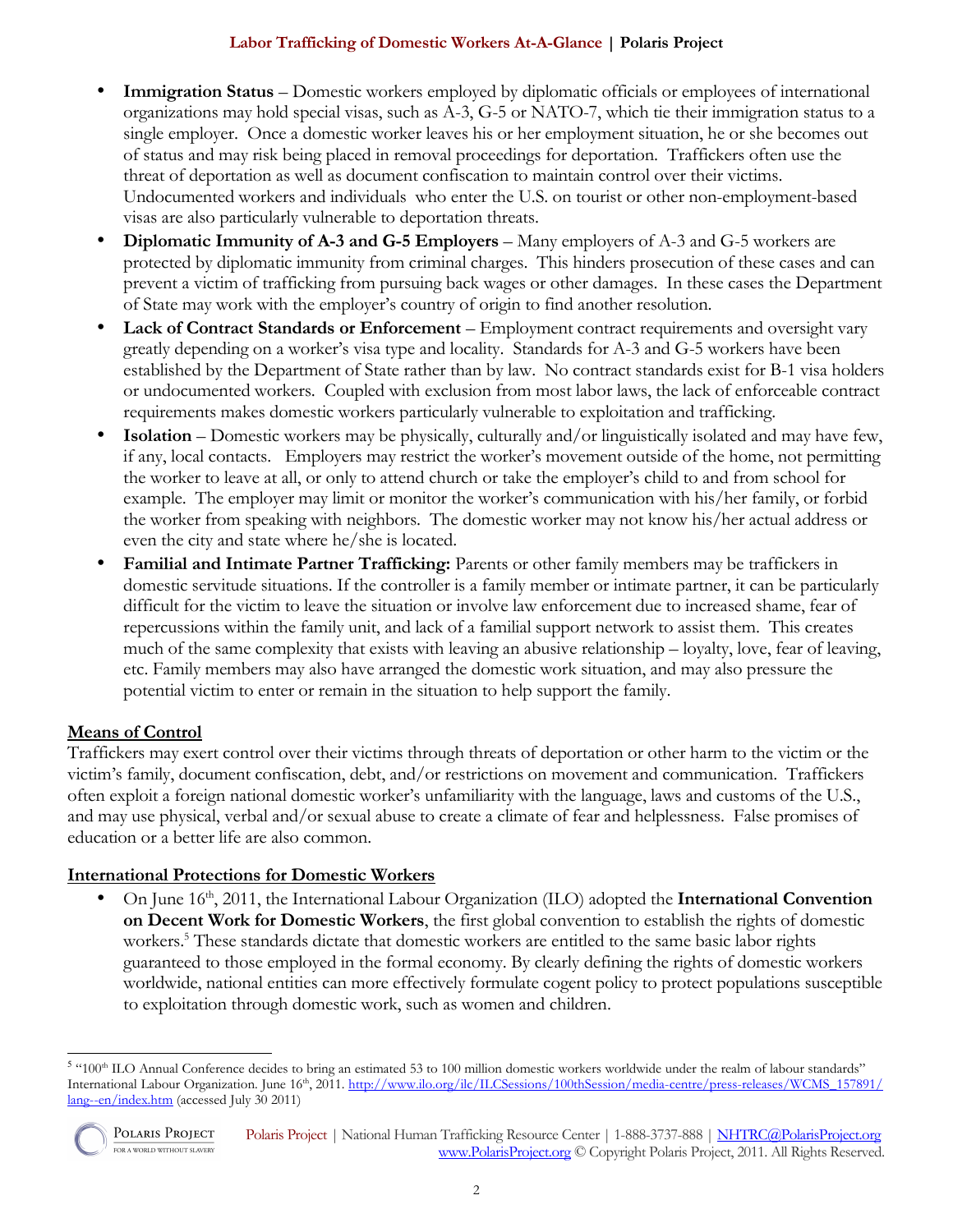#### **Labor Trafficking of Domestic Workers At-A-Glance | Polaris Project**

o These rights include reasonable work hours, weekly free time of a minimum of 24 consecutive hours, limits to in-kind payment terms, clearly-defined conditions of employment, and labor freedoms such as the right to collectively bargain.<sup>[6](#page-2-0)</sup>

### **Federal Laws Relevant to Domestic Workers**

•The Trafficking Victims Protection Act (TVPA) of 2000 was the first comprehensive federal act to combat human trafficking in the U.S. Domestic servitude is considered a form of labor trafficking.

o Labor trafficking is defined as "the recruitment, harboring, transportation, provision, or obtaining of a person for labor or services, through the use of force, fraud, or coercion for the purposes of subjection to involuntary servitude, peonage, debt bondage, or slavery."[7](#page-2-1)

oA domestic worker may be considered a victim of labor trafficking when the employer uses force, fraud, or coercion in order to compel the individual to perform household labor against their will.

oThe 2008 Reauthorization of the Trafficking Victims Protection Act created procedures specifically designed to protect the rights of holders of diplomatic domestic worker visas including requiring written contracts for all such workers, requiring the Department of State to implement various provisions to monitor the conditions of domestic workers, and requiring the "Secretary of State to suspend the issuance of such visas to all diplomatic personnel of specified countries . . .if the Secretary finds that the country's missions or employees have abused or exploited A-3 / G-5 workers, or tolerated such abuse."<sup>[8](#page-2-2)</sup>

•Domestic workers are particularly vulnerable to exploitation as a result of their exclusion from certain legal protections, either formally or in practice:

oThe **Fair Labor Standards Act (FLSA)** governs fair labor practices, including minimum wage, record-keeping, and overtime, which are enforced by the Department of Labor. Minimum wage and maximum hours do not apply to any employee who is employed in domestic service in a household and who resides in such household. While domestic workers are entitled to minimum wage, they are explicitly excluded from overtime provisions[.](#page-2-3)<sup>9</sup>

oThe **Occupational Safety and Health Act (OSHA)** mandates safe and healthy working conditions.[10](#page-2-4) The act does not explicitly exclude domestic workers; however, Federal regulations interpreting OSHA exclude individuals in their own homes who privately employ others for the purpose of "ordinary domestic household tasks" (e.g. house cleaning, cooking, and caring for children) from the employment requirements of OSHA.[11](#page-2-5)

o**Title VII** prohibits employment discrimination, including sexual harassment in the workplace. Title VII only applies to employers with at least 15 employees, effectively excluding domestic workers, who typically work alone or in small groups.<sup>[12](#page-2-6)</sup>

oThe **National Labor Relations Act (NLRA)** protects the right of workers to organize, strike or bargain collectively,[13](#page-2-7) but explicitly excludes domestic workers.[14](#page-2-8) Without this protection, unionizing domestic workers are vulnerable to retaliation or dismissal, and their employers have no legal obligation to recognize or bargain with a union or its representatives.<sup>[15](#page-2-9)</sup>

<span id="page-2-9"></span><sup>&</sup>lt;sup>15</sup> Human Rights Watch, Hidden in the Home (2001), 29,<http://www.hrw.org/en/reports/2001/06/01/hidden-home>(accessed October 29, 2010).



POLARIS PROJECT Polaris Project | National Human Trafficking Resource Center | 1-888-3737-888 | [NHTRC@PolarisProject.org](mailto:NHTRC@PolarisProject.org) FOR A WORLD WITHOUT SLAVERY [www.PolarisProject.org](http://www.PolarisProject.org/) © Copyright Polaris Project, 2011. All Rights Reserved.

<span id="page-2-0"></span><sup>6</sup> Ibid.

<span id="page-2-1"></span><sup>7</sup> 22 U.S.C. § 7102.

<span id="page-2-2"></span><sup>&</sup>lt;sup>8</sup> William Wilberforce Trafficking Victims Protection Reauthorization Act of 2008 (TVPRA 2008), Pub. L. 110-457, U.S. Statutes at Large, 110th Cong., sess. 1. (December 23, 2008): 5044 § 203

<span id="page-2-3"></span><sup>9</sup> 29 U.S.C. § 206(f), § 207(l); 29 U.S.C. § 213(a)(15), § 213(b)(21)

<span id="page-2-4"></span><sup>10</sup> 29 U.S.C. § 651(b).

<span id="page-2-5"></span><sup>11</sup> 29 C.F.R. § 1975.6

<span id="page-2-6"></span> $12$   $42$  U.S.C.  $\S$   $2000$ e.

<span id="page-2-7"></span><sup>13</sup> NLRA, 29 U.S.C. § 151-169.

<span id="page-2-8"></span> $14$  29 U.S.C. § 152(3).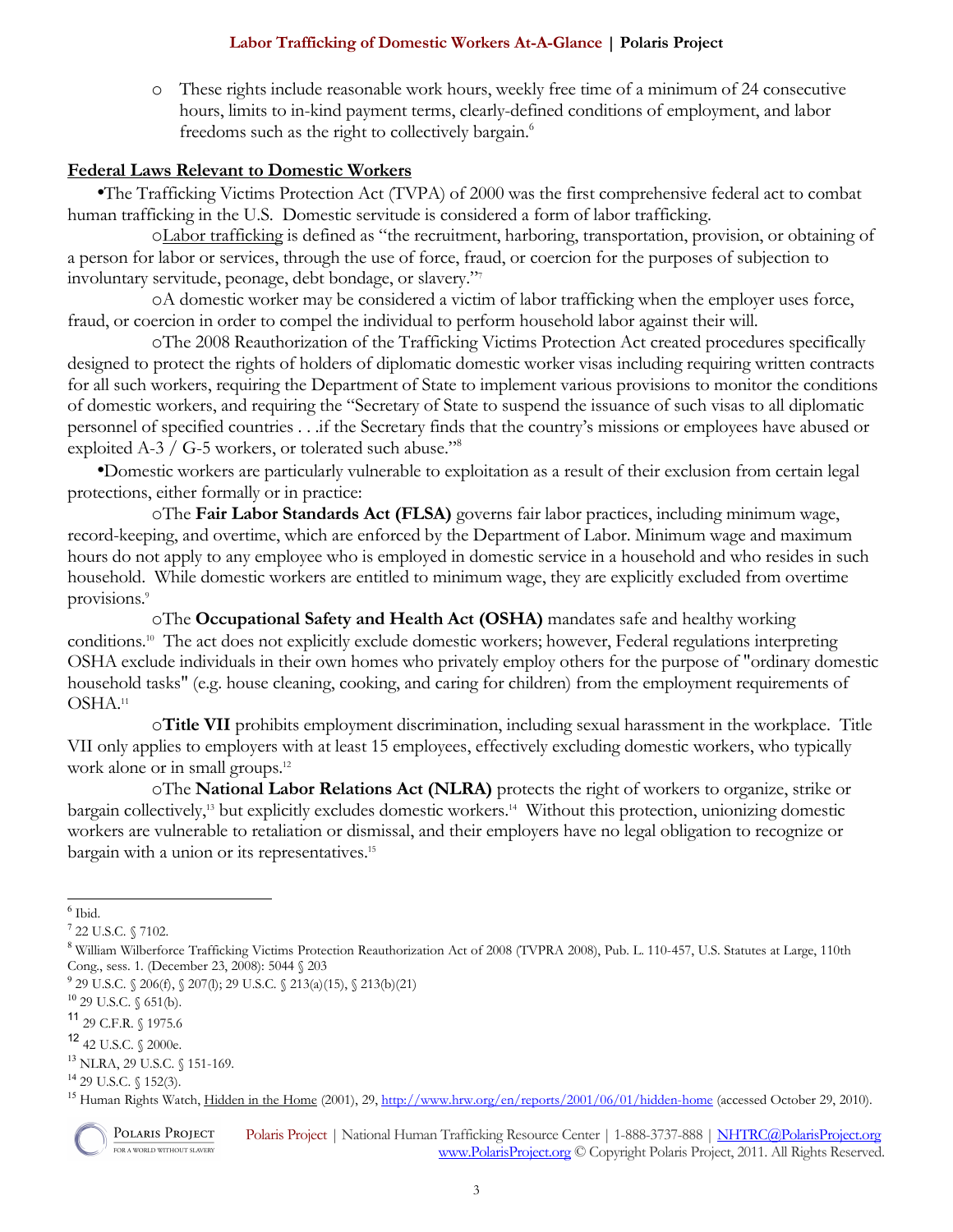### **State Laws Pertaining to Domestic Workers**

•On November 29th 2010, a **Domestic Worker Bill of Rights** went into effect in **New York** state. The first of its kind, the law establishes an 8-hour legal work day and overtime after 40 hours for live-out domestic workers and after 44 hours for live-in domestic workers, at the rate of 1.5 times the regular rate of pay. The law establishes protections and standards regarding days-off, discrimination and harassment, and disability benefits.[16](#page-3-0) **California** is considering a Domestic Workers' Bills of Rights as well.<sup>[17](#page-3-1)</sup>

•**Maryland** is the only other state to extend overtime benefits to live-in domestic workers, with the overtime rate of 1.5 times the regular pay rate after 40 hours.<sup>[18](#page-3-2)</sup>

### **Relevant Statistics**

The availability of statistics on labor trafficking of domestic workers in the U.S. is limited due to the crime's hidden nature, limited awareness, and the lack of a comprehensive study.

- In a 2008 report, the Government Accountability Office (GAO) identified 42 domestic workers with A-3 and G-5 visas who alleged abuse by foreign diplomats from 2000 through 2008. Ten of the 42 cases resulted in federal human trafficking investigations. The study concluded that the total number of incidents is likely higher.<sup>[19](#page-3-3)</sup>
- In a 2006 report, Domestic Workers United estimated that there are over 200,000 domestic workers in New York City.<sup>[20](#page-3-4)</sup> According to this report, 76% are foreign nationals, 95% are people of color, and 93% are women.<sup>[21](#page-3-5)</sup> The report further found that  $41\%$  of the workers who participated in the study earned low wages and an additional 26% made below minimum wage. Half of the workers interviewed worked overtime, often more than 50 or 60 hours a week. Sixty-seven percent of workers reported not receiving overtime pay for overtime hours worked.<sup>[22](#page-3-6)</sup>
- A 2007 report on domestic workers in California found that many respondents experienced various labor violations or mistreatment. Thirty-one percent reported working more hours than initially agreed upon, 22% reported being paid less than agreed upon with their employer, and 16% reported not being paid at all. Additionally, 20% of respondents reported many domestic workers reported being insulted or threatened by their employers, and 9% reported being sexually harassed and/or experiencing physical assault or violence. The study also notes an unusually high rate of non-response to these particular questions, suggesting that workers were uncomfortable with the questions or concerned about responding.<sup>[23](#page-3-7)</sup>
- The National Human Trafficking Resource Center (NHTRC) hotline received over 400 calls from December 2007 through July 2011 referencing potential labor trafficking of domestic workers. The most common locations referenced in these calls in descending order were California, New York, Maryland, Virginia, and Washington, DC. The most common nationalities of potential victims referenced in these calls in descending order were Filipino, Ethiopian, Indian, Guatemalan and Mexican.

<span id="page-3-2"></span><sup>18</sup> Montgomery County Commission for Women: Employment Guide for Domestic Workers

<span id="page-3-7"></span><sup>23</sup> Mujeres Unidas y Activas, Day Labor Program Women's Collective of La Raza Centro Legal, and the DataCenter *Behind Closed Doors: Working Conditions of California Household Workers* (Oakland and San Francisco, 2007): 4.<http://www.domesticworkers.org/finish/3/3/0>(accessed September 9 2011)



<span id="page-3-0"></span><sup>&</sup>lt;sup>16</sup> "The New NYS Domestic Workers Bill of Rights Summary." Domestic Workers United.<http://www.domesticworkersunited.org/campaigns.php> (accessed October 19, 2010).

<span id="page-3-1"></span><sup>&</sup>lt;sup>17</sup> "CA Domestic Workers' Bill of Rights." National Domestic Workers Alliance. [http://www.nationaldomesticworkeralliance.org/campaigns/ca](http://www.nationaldomesticworkeralliance.org/campaigns/ca-domestic-workers-bill-of-rights)[domestic-workers-bill-of-rights](http://www.nationaldomesticworkeralliance.org/campaigns/ca-domestic-workers-bill-of-rights) (accessed October 19, 2010).

[http://www.montgomerycountymd.gov/content/CFW/Publications/pdfs/cfwbrochure\\_english-fullfinal.pdf](http://www.montgomerycountymd.gov/content/CFW/Publications/pdfs/cfwbrochure_english-fullfinal.pdf)

<span id="page-3-3"></span><sup>&</sup>lt;sup>19</sup> United States Government Accountability Office, US Government's Efforts to Address Alleged Abuse of Household Workers by Foreign

<span id="page-3-4"></span>Diplomats with Immunity Could Be Strengthened. 2008, GAO-08-892, 3.<http://www.gao.gov/new.items/d08892.pdf>(accessed October 29, 2010). <sup>20</sup> Domestic Workers United and DataCenter. Home Is Where the Work Is: Inside New York's Domestic

Work Industry (2006), 1.<http://www.datacenter.org/reports/homeiswheretheworkis.pdf>(accessed October 29, 2010).

<span id="page-3-5"></span> $21$  Ibid., 10

<span id="page-3-6"></span> $22$  Ibid., 2.